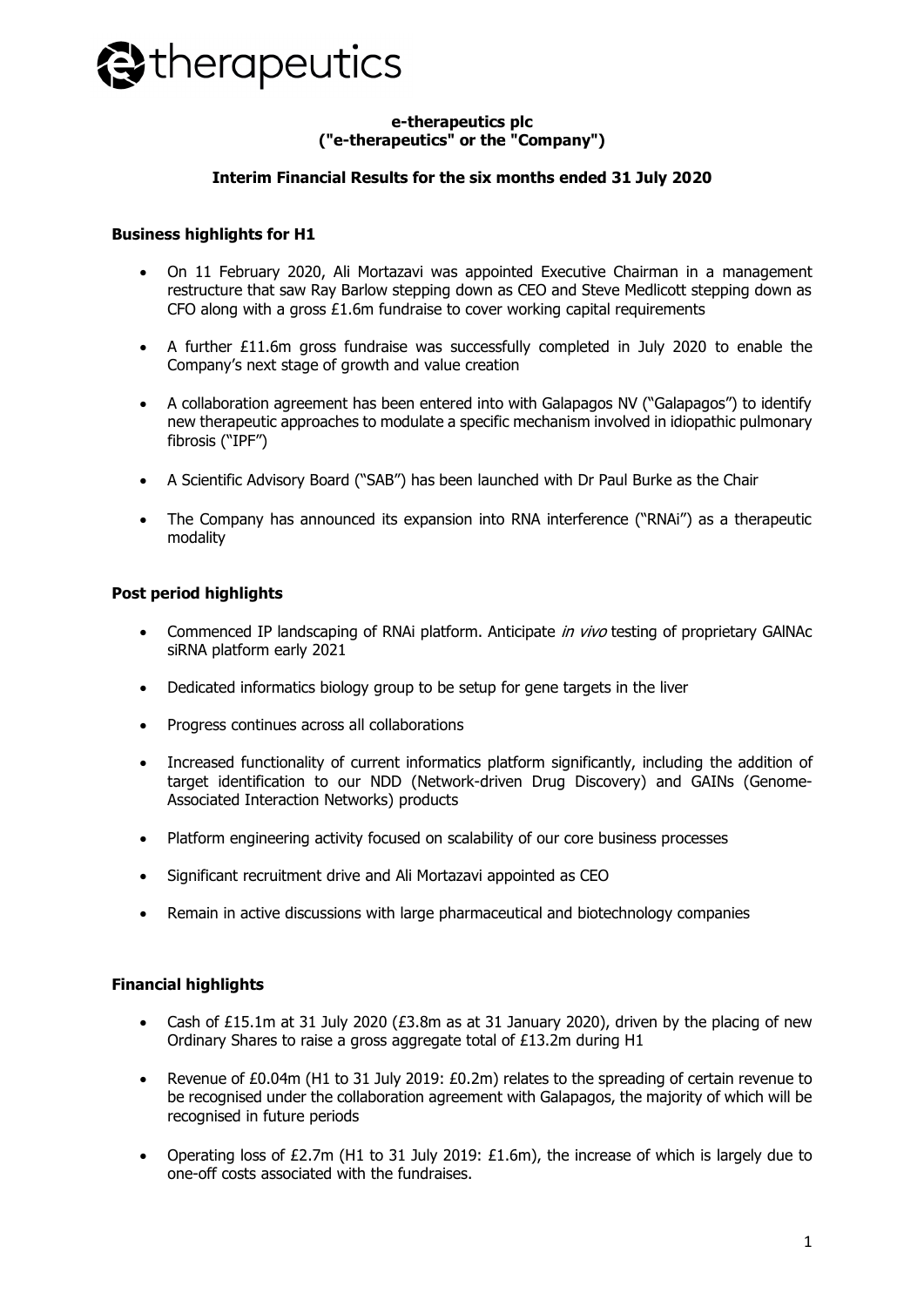

### **Chairman & CEO statement**

Firstly, I should like to express delight at my appointment as the CEO of e-therapeutics. What started off as an investment in Q3/Q4 2019 when I bought a 15% stake, rapidly progressed to an Executive Chairman role in February 2020 after my extensive due diligence into the Company's technology. Since then, we have completed two capital raises that have materially changed the prospects of the Company and, having spent more than nine months inside the organisation, it became even more clear to me that e-therapeutics has the potential to have a game-changing impact in the emerging field of computational biology-driven drug discovery.

Our platform addresses some of the key risk factors in the drug discovery/development process. We can capture the complexity of biology via our network biology-based approach to generate informatics outputs that can be tested with either small molecule compounds or other modalities such siRNAs. We believe that any biological data, when analysed in a network biology context, will yield insights into biological processes, mechanisms and targets that are not visible by other analytical techniques. As world leaders in the field of network biology, we are uniquely placed to utilise this expertise and to offer our solutions to biopharmaceutical and biotechnology companies who are increasingly looking for a deeper understanding of complex diseases.

#### **RNAi**

Significant progress has been made on our GAlNAc siRNA platform. Extensive IP diligence has been conducted and we anticipate commencing in vivo studies at the beginning of 2021. These studies will benchmark the e-therapeutics GAlNAc siRNA platform against established RNAi companies. In parallel, a dedicated biology group has been setup to leverage our informatics platform specifically at target genes in hepatocytes that are amenable to GalNAc delivery. We believe that as well as a competitive RNAi platform, our informatics platform and expertise in network biology will be a significant added value offering to potential collaborators. Subject to successful benchmarking, we anticipate material business development opportunities in the second half of calendar year 2021 in RNAi.

#### **Target discovery**

Our NDD approach, combined with translatable phenotypic screening, has been very successful in identifying small molecule hit compounds suitable as drug starting points. We continue to enhance our informatics approaches to target deconvolution and are making good progress. The identification of the targets of hit compounds can simplify medicinal chemistry as well as providing the opportunity to deploy other therapeutic modalities.

In addition, we have built on the success of NDD to develop a modality-independent target identification approach based on network biology. We continue to grow and enhance this capability and it will be a strong focus over the coming months. These approaches to network-aware target identification are complementary and both will feed into our RNAi work as well as being available to collaborators.

#### **GAINs**

Genetic support for drug target choices is seen as extremely important by the pharmaceutical industry since it can increase the likelihood of clinical success. For mono- and oligogenic diseases this is relatively straightforward to obtain. However, many of our greatest challenges currently are in complex diseases such as diabetes, neurodegeneration and fibrosis (to name only a few) where such support is much harder to establish. GWAS studies have shown us that these diseases are typically associated with hundreds of weakly contributing effects on genes. These multiple effects collectively result in the disruption of key biological processes that affect risk of developing disease; but no individual gene variant can explain the disease susceptibility and generally none of the weakly affected genes can be relied upon to be an efficacious target.

Our GAINs approach enables us to consider a collection of weakly modulated genes (derived from a GWAS study) as a unit by putting them in their network context. We are able to infer how they act in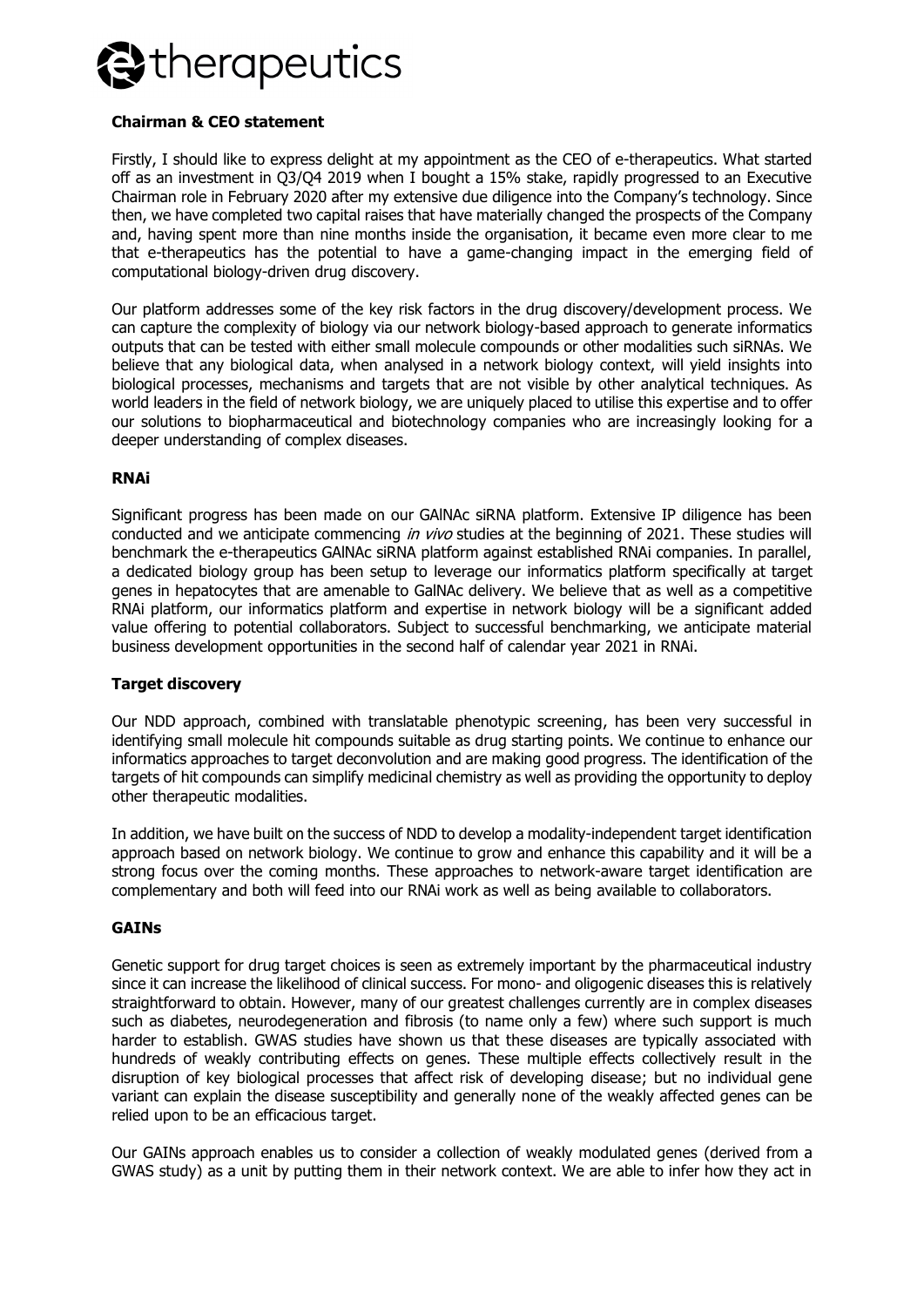

concert in a complex disease to affect one or more biological processes and to identify those processes. Once the key processes are known we can identify potential drug targets (and molecules) likely to have a large impact in the disease. Typically, these targets cannot be inferred from the GWAS data alone and are only found by applying our GAINs approach. GAINs enables us to propose genetically supported, process-focussed intervention strategies for complex disease using either small molecule or modality-independent strategies. We regard our GAINs approach as a key component of any discovery effort. It has the potential to identify important targets *de novo* and to provide critical genetic support for targets selected based on complementary approaches. GAINs will be a key part of our internal hepatocyte-focussed RNAi strategy as well as being available to collaborators who wish to seek genetic support for their target choices.

#### **SAB**

The speed at which we have been able to setup RNAi as a drug modality within e-therapeutics is attributable not only to our in-house knowledge of the sector but also to the consultants and contacts, primarily in the US, to whom our Scientific Advisory Board has introduced us. In addition to RNAi, the Board has and will give us deep expertise in small molecule drug discovery, development, and genomics. Their experience and support forms a strong complement to our internal scientific and industry knowledge positioning us for future success.

#### **Informatics Platform development and recruitment**

During the period and post the July capital raise, we have significantly added to our platform functionality. As well as important upgrades to both our NDD and GAINs products, we have added and committed capital to a target nomination effort. As stated above, a specific hepatocyte target identification group has been created to investigate gene targets within the liver where our RNAi platform is focussed. We have seen significant interest in the addition of target nomination to NDD and GAINs. The addition of network-driven target nomination allows us to offer a three pronged solution to our collaborators: NDD to generate small molecule compounds to interrogate the biology in question; GAINs to add genetic support by analysing genetic data such as Genome Wide Association Studies (GWAS); and target nomination allowing specific testing of drug targets to be used in DNA/RNA editing and silencing assays.

Platform engineering efforts focusing on scalability to support planned expansion of the business have been significantly increased. These requirements will also inform recruitment.

In terms of recruitment, additions have already been made in business development, business analysis, data science/machine learning and systems development. We remain in active recruitment for further resource in all areas of our business and as stated during our capital raise, the recruitment of strong talent with the diversity of knowledge and skillsets required for our Company is one of our key objectives.

#### **Partnerships and Collaborations**

During the period, we announced a collaboration agreement with Galapagos to identify new therapeutic approaches to modulate a specific mechanism involved in IPF and potentially in other fibrotic indications. I am pleased to report that the collaboration is on schedule and we look forward to compound testing early in 2021. We have extended our collaboration with Novo Nordisk until March 2021 to evaluate results that have been generated so far and to decide if further compounds need to be tested to explore the findings to date. Our neurodegeneration pilot with a US-based, top 5 pharmaceutical company has generated small molecule hits in relevant phenotypic assays. An assessment is currently being made of the data generated so far to take these compounds to the next stage of the pilot. Our project to find compounds for the treatment of COVID-19 using our proprietary NDD platform has generated encouraging results. We await the final read outs in SARS-COV2 assays from WuXi AppTec to decide next steps. As a base case, the project will be published as a case study and validation of our platform, highlighting the ability of our network approach and expertise to go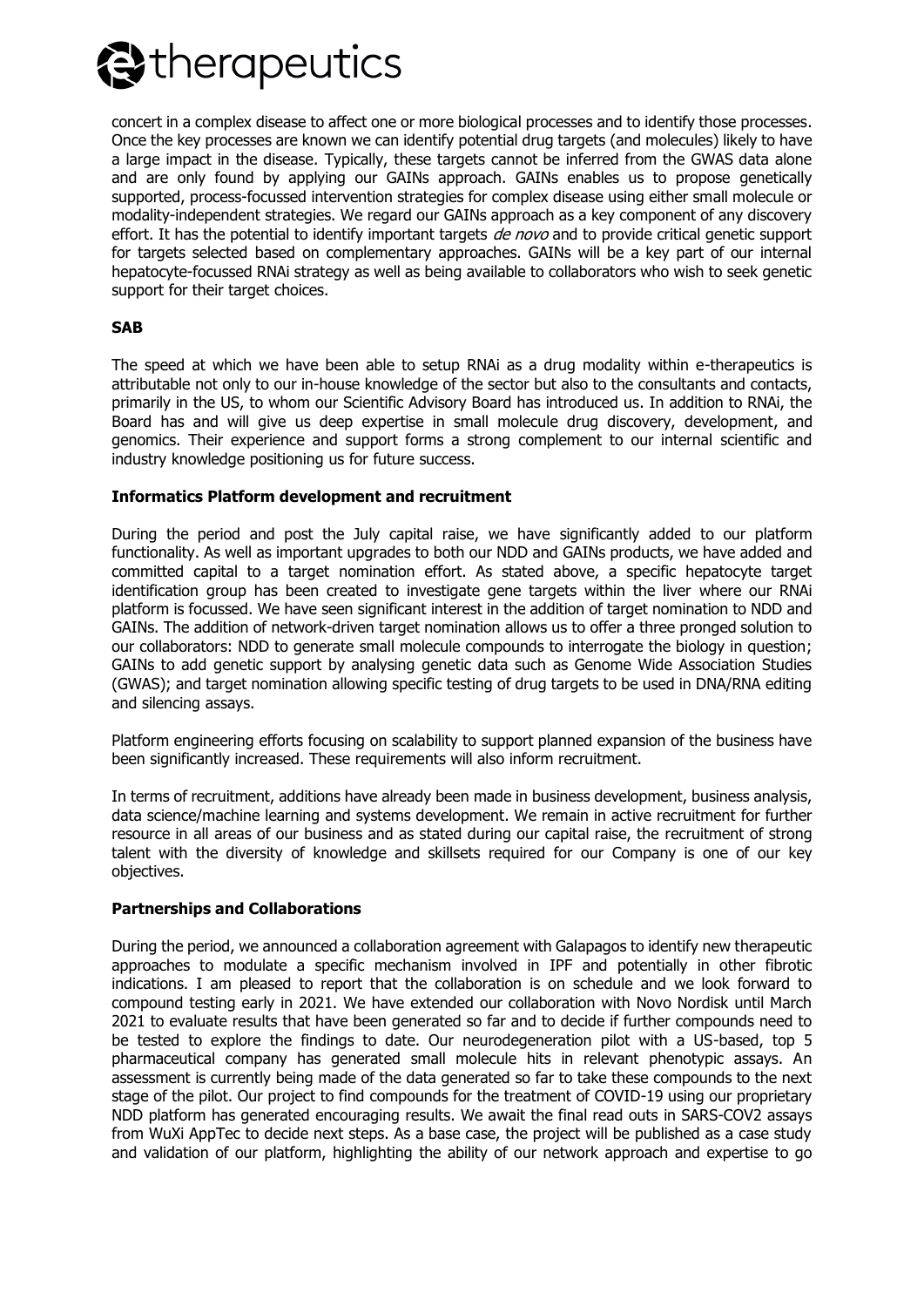# **Etherapeutics**

beyond pure *in silico* predictions and identify potentially clinically viable interventions with supporting laboratory data.

### **Internal drug discovery programmes**

As stated during our capital raise in July, it is not the intention of the Company to undertake and spend capital on internal drug development programmes. Both in RNAi and small molecules however, we have budgets that allow the development of high conviction internal projects using our informatics platform to a value inflection point. Notwithstanding exceptional data, each of these projects has a defined cost and a goal of generating a dataset that can lead to a possible business development transaction.

#### **Outlook**

Despite novel and challenging business conditions relating to the COVID-19 situation, we have made material strides since the capital raise in July. We remain in active discussions with large pharmaceutical and biotechnology companies and look forward to the future with confidence.

#### **For further information, please contact:**

**e-therapeutics plc** Ali Mortazavi, Executive Chairman and CEO Tel: +44 (0)1993 883 125

#### **Numis Securities Limited**

Freddie Barnfield/Duncan Monteith (Nominated Adviser) James Black (Corporate Broking)

**About e-therapeutics plc**

e-therapeutics plc is an Oxford, UK-based company with a powerful computer-based approach to drug discovery, founded on its industry-leading expertise in network biology to fully capture disease complexity. The Company combines network science, machine learning, artificial intelligence, statistics and access to big data with expertise in drug discovery and development to transform the search for new medicines and intervention strategies.

e-therapeutics has developed an in silico laboratory that enables the rapid screening of millions of compounds and the identification of small sub-sets that are enriched for highly active hits. Its proprietary platform also has novel applications in functional genomics, being able to analyse complex genetic datasets, provide a deep understanding of pathological mechanisms and distil actionable insights for the discovery of novel drugs, biomarkers and diagnostics.

e-therapeutics has deployed and validated its disease-agnostic drug discovery platform both in house and with partners, including Novo Nordisk, Galapagos NV and a US-based, top 5 pharmaceutical company.

Tel: +44 (0) 207 260 1000 **[www.numis.com](http://www.numis.com/)**

**[www.etherapeutics.co.uk](http://www.etherapeutics.co.uk/)**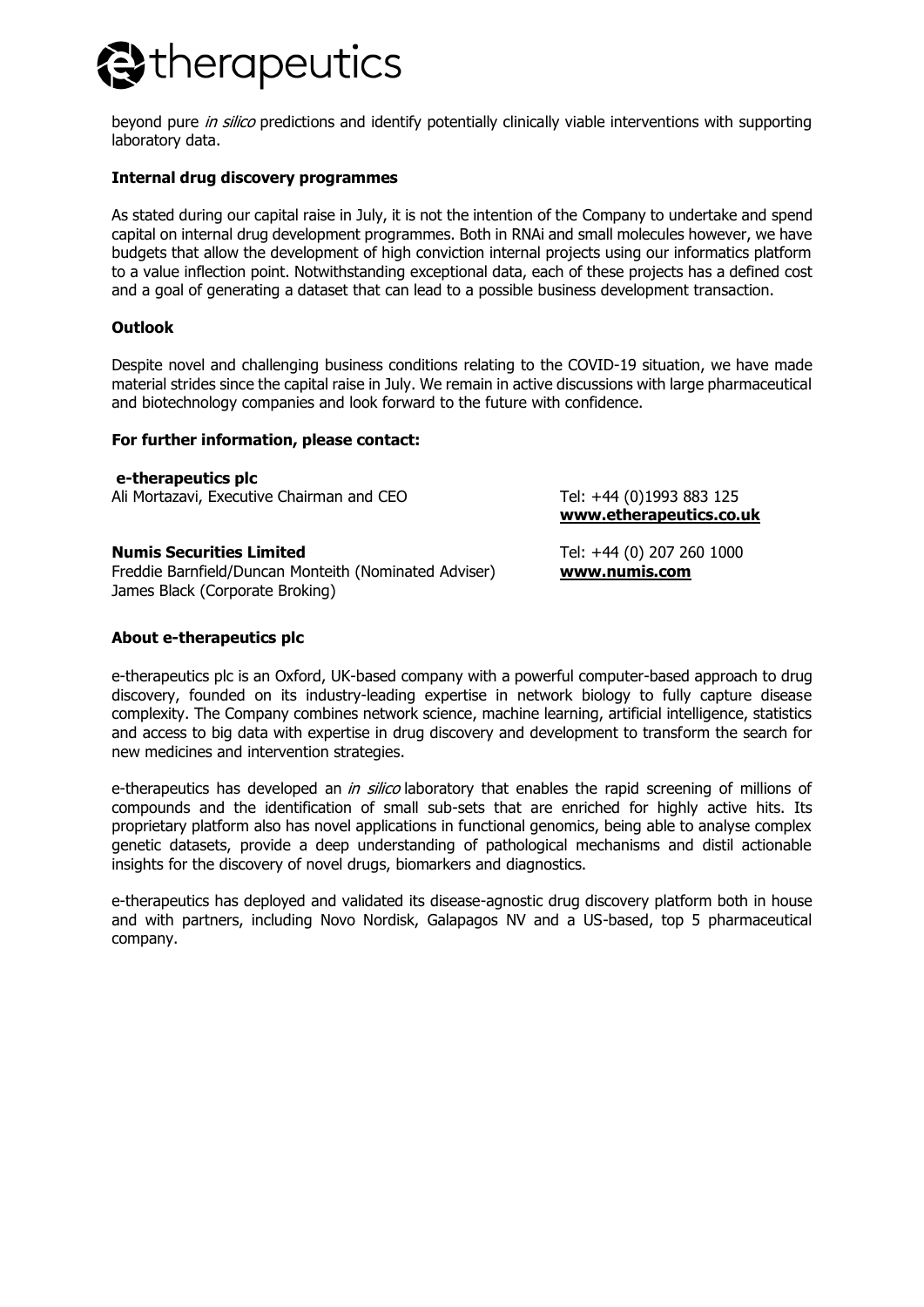

### **Financial Review**

#### **Period end cash of £15.1m and an operating loss of £2.7m in H1.**

In the first half of the financial year e-therapeutics has made numerous exciting announcements that will have a significant impact on the direction of the Company going forward, including the new collaboration agreement with Galapagos, the commencement of a project to develop a proprietary RNAi platform and the fundraises in both February 2020 and July 2020 totalling £13.2m gross. The revenue recognised in the six months to 31 July 2020 relates to a small proportion of the upfront fees received in the Galapagos deal.

The research and development expenditure in H1 is broadly comparable to the same period in the prior year at £1.2m (H1 to 31 July 2019: £1.1m). However, unlike the prior year, we are expecting the R&D in H2 to increase significantly following the recent fundraise. Although we have enhanced the data and software resources of the current platform during the year to date, we will progress further with streamlining and scaling the existing platform capabilities in H2. We will also make further progression on the expansion into RNAi. Whilst we have been planning the best therapeutic areas in which to commence our internal asset discovery programmes, expenditure on these will also continue at a higher level in the second half of the financial year.

Administrative expenses in the first half of the financial year, of £1.5m, compares to £0.6m in the same period in the prior year. The current year to date administrative expenses include £0.6m of costs associated with the fundraises undertaken during the year to date. The administrative expenses incurred in H2 are also expected to be greater than those in the same period in the prior year. After the successful fundraise in July 2020, the executive team are developing a strategy to grow and scale the business. This will require a certain level of administrative infrastructure being developed to support this strategy as well as a recruitment drive to strengthen the current team.

Overall, as a result of the above, the H1 operating loss is £2.7m, compared to an operating loss of £1.6m over the six months to 31 July 2019.

Cash as at 31 July 2020 stood at £15.1m, an increase of £11.3m when compared to the start of the current financial year (cash as at 31 January 2020: £3.8m). The net income from the fundraise accounts for £12.6m and we received R&D tax credits in relation to the prior year of £0.6m, leaving an underlying net cash outflow of £1.9m attributable to the operating loss, upfront cash receipts from the Galapagos deal and working capital movements.

Our current expectations for underlying cash burn in the second half of the current financial year will be higher than that incurred in H1 as we further progress our R&D activities and build administrative infrastructure capable of supporting the scaling of the business, partly offset as we complete stages of the Galapagos deal under which additional cash receipts will become receivable.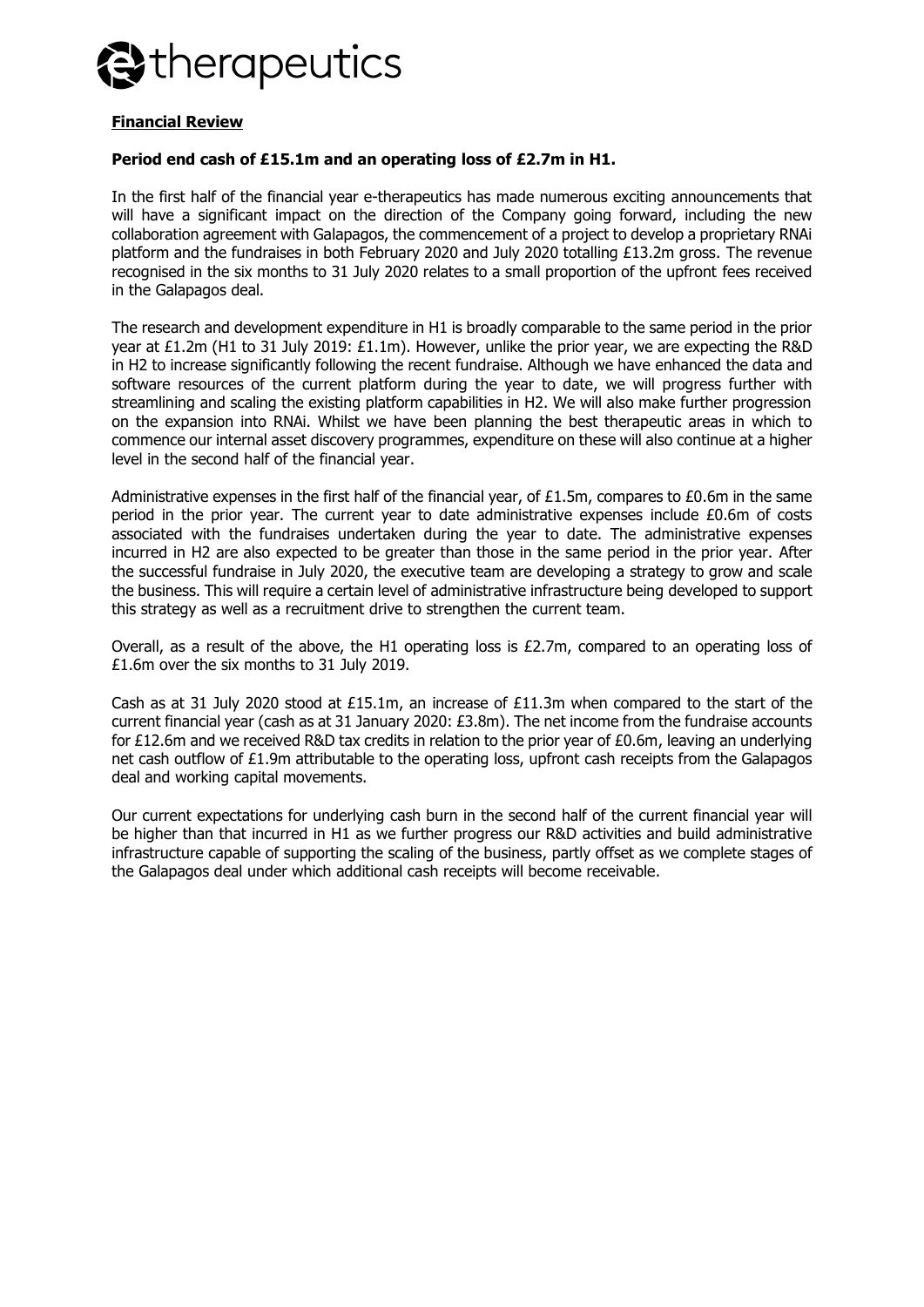# Stherapeutics

## **CONSOLIDATED INCOME STATEMENT FOR THE PERIOD ENDED 31 JULY 2020**

|                                       |                | 6 months     |                 |
|---------------------------------------|----------------|--------------|-----------------|
|                                       | 6 months ended | ended        | Year ended      |
|                                       | 31 July 2020   | 31 July 2019 | 31 January 2020 |
|                                       | (un-audited)   | (un-audited) | (audited)       |
|                                       | £000           | £000         | £000            |
|                                       |                |              |                 |
| Revenue                               | 37             | 188          | 456             |
| Cost of sales                         |                |              |                 |
| <b>Gross profit</b>                   | 37             | 188          | 456             |
|                                       |                |              |                 |
| Research and development expenditure  | (1,242)        | (1, 147)     | (2, 104)        |
| Administrative expenses               | (1, 539)       | (599)        | (1,240)         |
| <b>Operating loss</b>                 | (2,744)        | (1, 558)     | (2,888)         |
| Investment income                     |                | 9            | 15              |
| Loss before tax                       | (2,737)        | (1, 549)     | (2,873)         |
| Taxation                              | 387            | 260          | 526             |
| Loss for the period/year attributable |                |              |                 |
| to equity holders of the Company      | (2,350)        | (1,289)      | (2,347)         |
| Loss per share: basic and diluted     | (0.56)p        | (0.48)p      | (0.87)p         |

### **CONSOLIDATED STATEMENT OF COMPREHENSIVE INCOME FOR THE SIX MONTHS ENDED 31 JULY 2020**

|                                                                                                    | 6 months ended<br>31 July 2020<br>(un-audited)<br>£000 | 6 months ended<br>31 July 2019<br>(un-audited)<br>£000 | Year ended<br>31 January 2020<br>(audited)<br>£000 |
|----------------------------------------------------------------------------------------------------|--------------------------------------------------------|--------------------------------------------------------|----------------------------------------------------|
| Loss for the period                                                                                | (2,350)                                                | (1,289)                                                | (2,347)                                            |
| Other comprehensive income                                                                         | -                                                      | ۰                                                      |                                                    |
| Total comprehensive income for the<br>period/year attributable to equity<br>holders of the Company | (2,350)                                                | (1,289)                                                | (2, 347)                                           |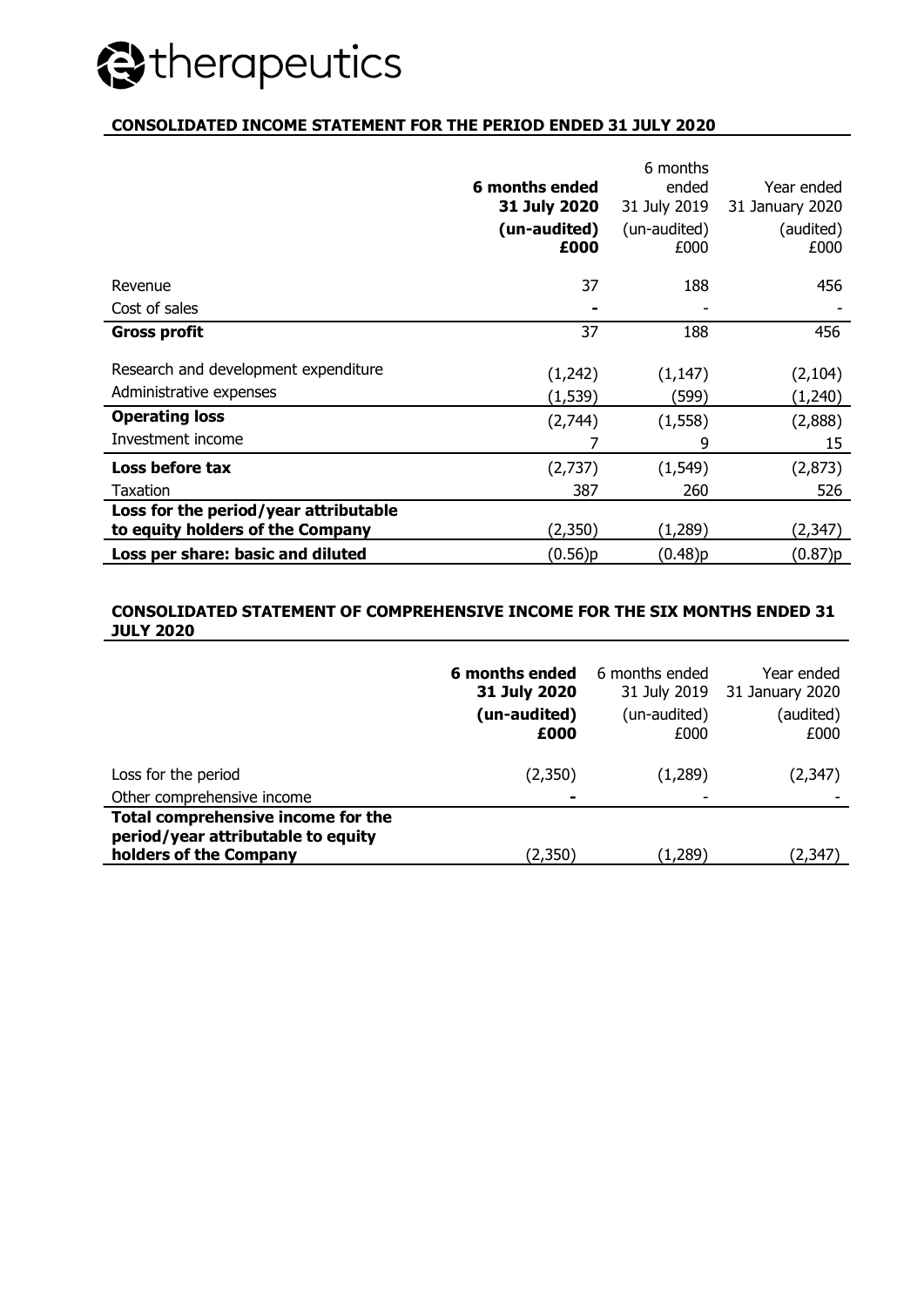# **@therapeutics**

#### **CONSOLIDATED STATEMENT OF CHANGES IN EQUITY FOR THE PERIOD ENDED 31 JULY 2020**

|                                                                                                                 | <b>Share</b><br>capital<br>£000 | <b>Share</b><br>premium<br>£000 | <b>Retained</b><br>earnings<br>£000 | <b>Total</b><br>£000 |
|-----------------------------------------------------------------------------------------------------------------|---------------------------------|---------------------------------|-------------------------------------|----------------------|
| As at 1 February 2019<br><b>Total comprehensive income for</b><br>the period                                    | 269                             | 65,165                          | (58, 632)                           | 6,802                |
| Loss for the period                                                                                             |                                 |                                 | (1, 289)                            | (1, 289)             |
| Total comprehensive income for the<br>period<br><b>Transactions with owners,</b><br>recorded directly in equity |                                 |                                 | (1,289)                             | (1,289)              |
| Issue of ordinary shares<br>Equity-settled share-based payment                                                  |                                 | 6                               |                                     | 6                    |
| transactions                                                                                                    |                                 |                                 | 20                                  | 20                   |
| Total contributions by and distribution<br>to owners                                                            |                                 | 6                               | 20                                  | 26                   |
| As at 31 July 2019<br><b>Total comprehensive income for</b><br>the period                                       | 269                             | 65,171                          | (59, 901)                           | 5,539                |
| Loss for the period                                                                                             |                                 |                                 | (1,058)                             | (1,058)              |
| Total comprehensive income for the<br>period<br>Transactions with owners,<br>recorded directly in equity        |                                 |                                 | (1,058)                             | (1,058)              |
| Issue of ordinary shares<br>Equity-settled share-based payment<br>transactions                                  |                                 | 5                               | 16                                  | 5<br>16              |
| Total contributions by and distribution<br>to owners                                                            |                                 | 5                               | 16                                  | 21                   |
| As at 31 January 2020                                                                                           | 269                             | 65,176                          | (60, 943)                           | 4,502                |
| <b>Total comprehensive income for</b><br>the period                                                             |                                 |                                 |                                     |                      |
| Loss for the period                                                                                             |                                 |                                 | (2,350)                             | (2,350)              |
| Total comprehensive income for the<br>period                                                                    |                                 |                                 | (2,350)                             | (2,350)              |
| Transactions with owners,<br>recorded directly in equity                                                        |                                 |                                 |                                     |                      |
| Issue of ordinary shares<br>Equity-settled share-based payment                                                  | 150                             | 13,046                          |                                     | 13,196               |
| transactions                                                                                                    |                                 |                                 | 261                                 | 261                  |
| Total contributions by and distribution<br>to owners                                                            | 150                             | 13,046                          | 261                                 | 13,457               |
| As at 31 July 2020                                                                                              | 419                             | 78,222                          | (63, 032)                           | 15,609               |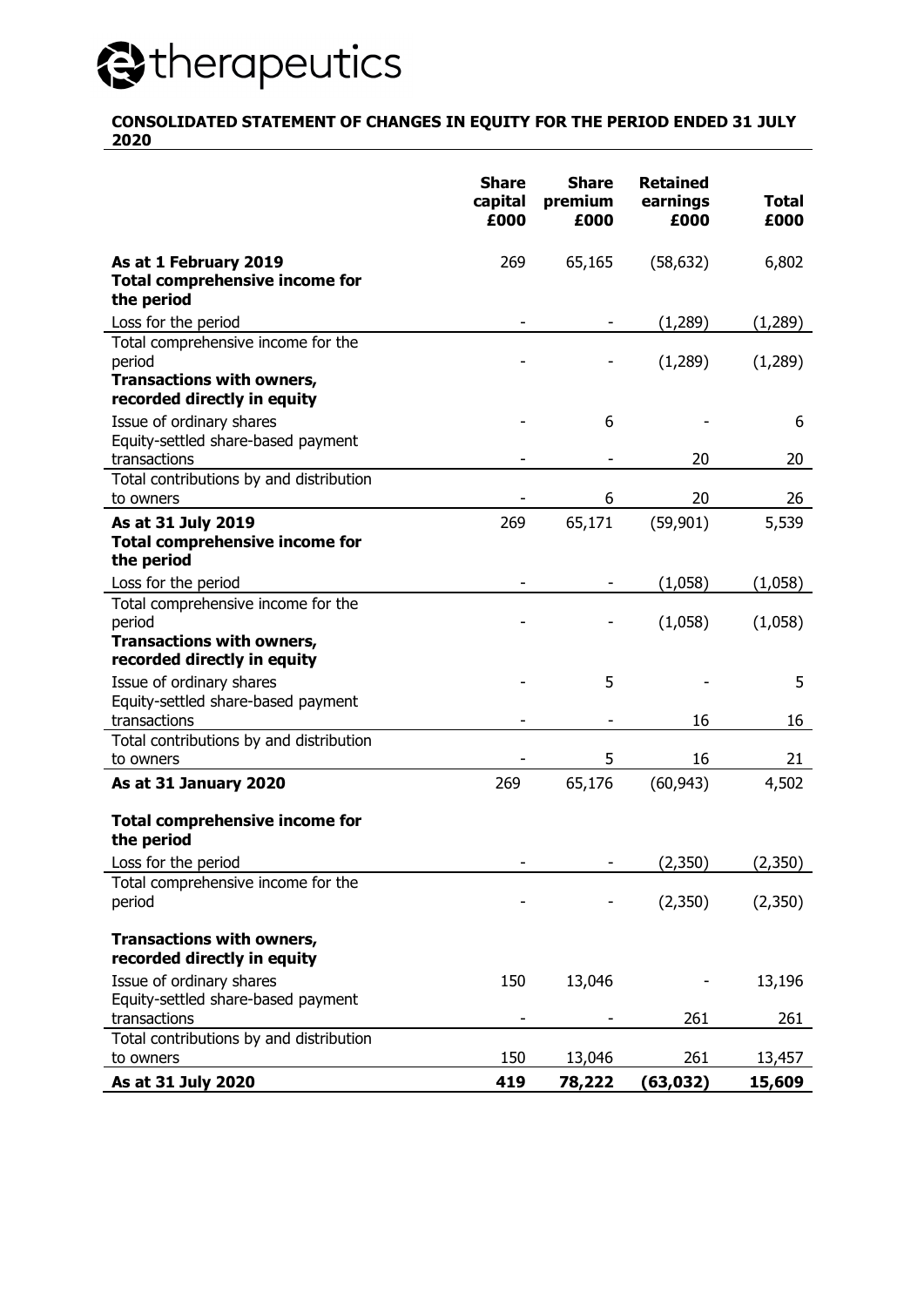# Stherapeutics

# **CONSOLIDATED BALANCE SHEET AS AT 31 JULY 2020**

|                                                               | <b>Note</b>    | 31 July 2020<br>(un-audited)<br>£000 | 31 July 2019<br>(un-audited)<br>£000 | 31 January<br>2020<br>(audited)<br>£000 |
|---------------------------------------------------------------|----------------|--------------------------------------|--------------------------------------|-----------------------------------------|
| <b>Non-current assets</b>                                     |                |                                      |                                      |                                         |
| Intangible assets                                             |                | 104                                  | 112                                  | 110                                     |
| Property, plant and equipment                                 |                | 83                                   | 125                                  | 93                                      |
|                                                               |                | 187                                  | 237                                  | 203                                     |
|                                                               |                |                                      |                                      |                                         |
| <b>Current assets</b>                                         |                |                                      |                                      |                                         |
| Tax receivable                                                |                | 355                                  | 277                                  | 557                                     |
| Trade and other receivables                                   |                | 94                                   | 26                                   | 36                                      |
| Prepayments                                                   |                | 340                                  | 199                                  | 149                                     |
| Cash and cash equivalents                                     |                | 15,065                               | 5,213                                | 3,841                                   |
|                                                               |                | 15,854                               | 5,715                                | 4,583                                   |
| <b>Total assets</b>                                           |                | 16,041                               | 5,952                                | 4,786                                   |
| <b>Current liabilities</b><br>Trade and other payables        |                | 192                                  | 302                                  | 215                                     |
| Lease Liability                                               |                | 46                                   | 46                                   | 46                                      |
| Contract liabilities                                          |                | 194                                  | 19                                   |                                         |
|                                                               |                | 432                                  | 367                                  | 261                                     |
| <b>Non-current liabilities</b><br>Lease Liability             |                |                                      | 46                                   | 23                                      |
|                                                               |                |                                      |                                      |                                         |
| <b>Total liabilities</b>                                      |                | 432                                  | 413                                  | 284                                     |
| <b>Net assets</b>                                             |                | 15,609                               | 5,539                                | 4,502                                   |
| <b>Equity</b>                                                 |                |                                      |                                      |                                         |
| Share capital                                                 | $\overline{2}$ | 419                                  | 269                                  | 269                                     |
| Share premium                                                 |                | 78,222                               | 65,171                               | 65,176                                  |
| Retained earnings                                             |                | (63, 032)                            | (59, 901)                            | (60, 943)                               |
| Total equity attributable to equity<br>holders of the Company |                | 15,609                               | 5,539                                | 4,502                                   |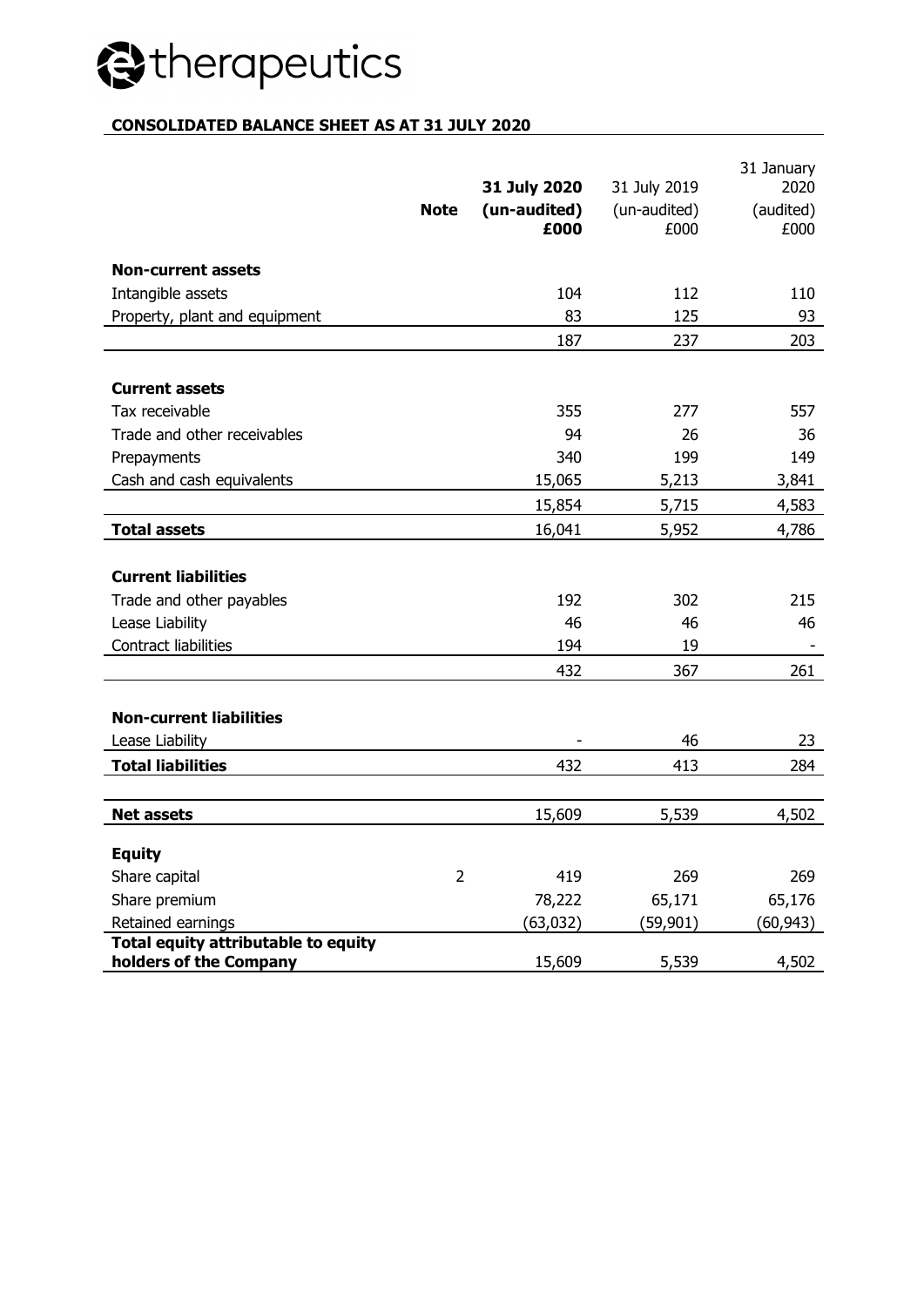# Stherapeutics

### **CONSOLIDATED CASH FLOW STATEMENT FOR THE PERIOD ENDED 31 JULY 2020**

|                                                                                                 | 6 months ended<br>31 July 2020<br>(un-audited)<br>£000 | 6 months ended<br>31 July 2019<br>(un-audited)<br>£000 | Year ended<br>31 January 2020<br>(audited)<br>£000 |
|-------------------------------------------------------------------------------------------------|--------------------------------------------------------|--------------------------------------------------------|----------------------------------------------------|
| Loss for the period/year                                                                        | (2,350)                                                | (1, 289)                                               | (2, 347)                                           |
| Adjustments for:                                                                                |                                                        |                                                        |                                                    |
| Depreciation, amortisation and impairment                                                       | 41                                                     | 47                                                     | 97                                                 |
| Investment income                                                                               | (7)                                                    | (9)                                                    | (15)                                               |
| Equity-settled share-based payment                                                              |                                                        |                                                        |                                                    |
| expenses                                                                                        | 267                                                    | 20                                                     | 36                                                 |
| Taxation                                                                                        | (387)                                                  | (267)                                                  | (547)                                              |
| <b>Operating cash flows before</b><br>movements in working capital                              | (2, 436)                                               | (1, 498)                                               | (2,776)                                            |
| (Increase)/Decrease in trade and other<br>receivables<br>Increase/(Decrease) in trade and other | (250)                                                  | 121                                                    | 161                                                |
| payables                                                                                        | 172                                                    | (393)                                                  | (500)                                              |
| Tax received                                                                                    | 589                                                    | 1,088                                                  | 1,088                                              |
| <b>Net cash from operating activities</b>                                                       | (1, 925)                                               | (682)                                                  | (2,027)                                            |
|                                                                                                 |                                                        |                                                        |                                                    |
| Interest received                                                                               | $\overline{7}$                                         | 9                                                      | 15                                                 |
| Acquisition of property, plant and equipment                                                    | (23)                                                   |                                                        | (5)                                                |
| Acquisition of other intangible assets                                                          | (2)                                                    | (1)                                                    | (11)                                               |
| Net cash from investing activities                                                              | (18)                                                   | 8                                                      | (1)                                                |
|                                                                                                 |                                                        |                                                        |                                                    |
| Net proceeds from issue of share capital                                                        | 13,190                                                 | 6                                                      | 11                                                 |
| Payments under lease liabilities                                                                | (23)                                                   | (23)                                                   | (46)                                               |
| Net cash from financing activities                                                              | 13,167                                                 | (17)                                                   | (35)                                               |
|                                                                                                 |                                                        |                                                        |                                                    |
| Net decrease in cash and cash equivalents                                                       | 11,224                                                 | (691)                                                  | (2,063)                                            |
| Cash and cash equivalents at the beginning                                                      |                                                        | 5,904                                                  | 5,904                                              |
| of the period/year<br>Cash and cash equivalents at the end                                      | 3,841                                                  |                                                        |                                                    |
| of the period/year                                                                              | 15,065                                                 | 5,213                                                  | 3,841                                              |